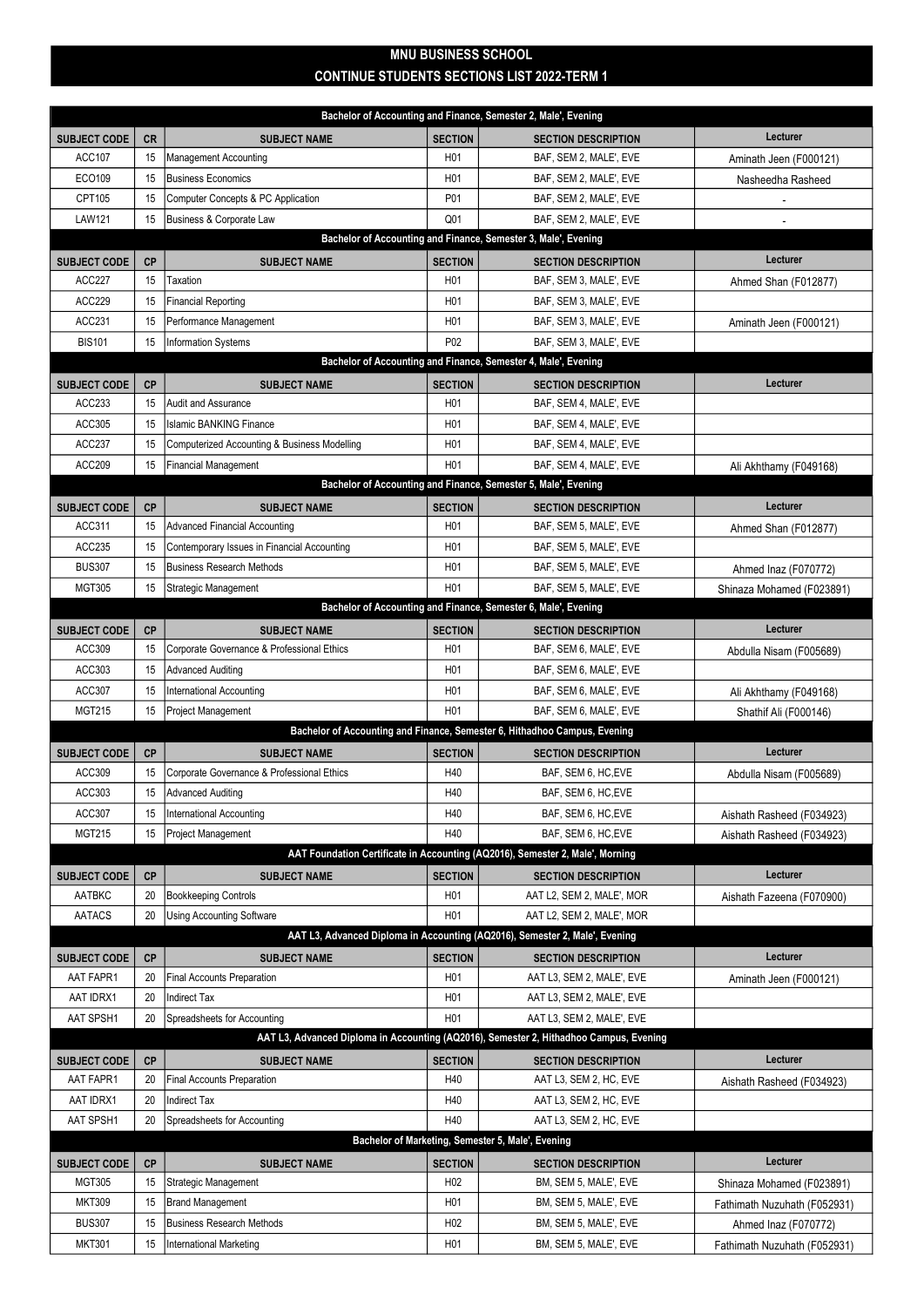|                                                             |           |                                       |                  | Bachelor of Business, Semester 2, Male', Evening               |                                 |  |  |  |
|-------------------------------------------------------------|-----------|---------------------------------------|------------------|----------------------------------------------------------------|---------------------------------|--|--|--|
| <b>SUBJECT CODE</b>                                         | <b>CP</b> | <b>SUBJECT NAME</b>                   | <b>SECTION</b>   | <b>SECTION DESCRIPTION</b>                                     | Lecturer                        |  |  |  |
| <b>MKT101</b>                                               | 15        | Introduction to Marketing             | H <sub>0</sub> 1 | BBUS, SEM 2, MALE', EVE                                        | Aishath Susan Haneef (F036821)  |  |  |  |
| ECO109                                                      | 15        | <b>Business Economics</b>             | H <sub>02</sub>  | BBUS, SEM 2, MALE', EVE                                        | Nasheedha Rasheed               |  |  |  |
| <b>ACC107</b>                                               | 15        | <b>Management Accounting</b>          | H <sub>02</sub>  | BBUS, SEM 2, MALE', EVE                                        | Aminath Jeen (F000121)          |  |  |  |
| LAW103                                                      | 15        | <b>Business Law</b>                   | Q <sub>01</sub>  | BBUS, SEM 2, MALE', EVE                                        |                                 |  |  |  |
| Bachelor of Business, Semester 3, Male', Evening            |           |                                       |                  |                                                                |                                 |  |  |  |
| <b>SUBJECT CODE</b>                                         | <b>CP</b> | <b>SUBJECT NAME</b>                   | <b>SECTION</b>   | <b>SECTION DESCRIPTION</b>                                     | Lecturer                        |  |  |  |
| <b>HRM201</b>                                               | 15        | Human Resource Management             | H <sub>0</sub> 1 | BBUS, SEM 3, MALE', EVE                                        | Aishath Leeza (F002779)         |  |  |  |
| <b>ACC209</b>                                               | 15        | <b>Financial Management</b>           | H <sub>02</sub>  | BBUS, SEM 3, MALE', EVE                                        | Ali Akhthamy (F049168)          |  |  |  |
| <b>MKT201</b>                                               | 15        | Marketing Management                  | H <sub>0</sub> 1 | BBUS, SEM 3, MALE', EVE                                        | Aishath Susan Haneef (F036821)  |  |  |  |
| <b>MGT211</b>                                               | 15        | Organisational Behaviour OR           | H <sub>0</sub> 1 | BBUS, SEM 3, MALE', EVE                                        | Aminath Fazna Rasheed (F074663) |  |  |  |
| <b>BUS205</b>                                               | 15        | <b>International Business</b>         | H <sub>0</sub> 1 | BBUS, SEM 3, MALE', EVE                                        | Aishath Susan Haneef (F036821)  |  |  |  |
|                                                             |           |                                       |                  | Bachelor of Business, Semester 4, Male', Evening               |                                 |  |  |  |
| <b>SUBJECT CODE</b>                                         | <b>CP</b> | <b>SUBJECT NAME</b>                   | <b>SECTION</b>   | <b>SECTION DESCRIPTION</b>                                     | Lecturer                        |  |  |  |
| <b>MGT215</b>                                               | 15        | <b>Project Management</b>             | H <sub>02</sub>  | BBUS, SEM 4, MALE', EVE                                        | Shathif Ali (F000146)           |  |  |  |
| <b>MKT205</b>                                               | 15        | Marketing Research                    | H <sub>0</sub> 1 | BBUS, SEM 4, MALE', EVE                                        |                                 |  |  |  |
| CPT129                                                      | 15        | <b>ICT</b> for Development            | P01              | BBUS, SEM 4, MALE', EVE                                        |                                 |  |  |  |
| <b>MGT217</b>                                               | 15        | Consumer Behaviour                    | H <sub>01</sub>  | BBUS, SEM 4, MALE', EVE                                        |                                 |  |  |  |
|                                                             |           |                                       |                  | Bachelor of Business, Semester 4, Hithadhoo Campus, Evening    |                                 |  |  |  |
| <b>SUBJECT CODE</b>                                         | <b>CP</b> | <b>SUBJECT NAME</b>                   | <b>SECTION</b>   | <b>SECTION DESCRIPTION</b>                                     | Lecturer                        |  |  |  |
| <b>MGT215</b>                                               | 15        | Project Management                    | H41              | BBUS, SEM 4, HC, EVE                                           |                                 |  |  |  |
| <b>MKT205</b>                                               | 15        | Marketing Research                    | H40              | BBUS, SEM 4, HC, EVE                                           | Aishath Rasheed (F034923)       |  |  |  |
| CPT129                                                      | 15        | ICT for Development                   | P40              | BBUS, SEM 4, HC, EVE                                           |                                 |  |  |  |
| <b>MGT217</b>                                               | 15        | Consumer Behaviour                    | H40              | BBUS, SEM 4, HC, EVE                                           |                                 |  |  |  |
|                                                             |           |                                       |                  | Bachelor of Business, Semester 5, Male', Evening               | Aishath Shany Habeeb (F041666)  |  |  |  |
|                                                             |           |                                       |                  |                                                                |                                 |  |  |  |
| <b>SUBJECT CODE</b>                                         | <b>CP</b> | <b>SUBJECT NAME</b>                   | <b>SECTION</b>   | <b>SECTION DESCRIPTION</b>                                     | Lecturer                        |  |  |  |
| <b>MGT305</b>                                               | 15        | Strategic Management                  | H <sub>0</sub> 3 | BBUS, SEM 5, MALE', EVE                                        | Shinaza Mohamed (F023891)       |  |  |  |
| <b>BUS301</b>                                               | 15        | <b>Business Entrepreneurship</b>      | H <sub>0</sub> 1 | BBUS, SEM 5, MALE', EVE                                        |                                 |  |  |  |
| <b>BUS307</b>                                               | 15        | <b>Business Research Methods</b>      | H <sub>0</sub> 3 | BBUS, SEM 5, MALE', EVE                                        | Ahmed Inaz (F070772)            |  |  |  |
| <b>MKT301</b>                                               | 15        | <b>International Marketing</b>        | H <sub>02</sub>  | BBUS, SEM 5, MALE', EVE                                        | Fathimath Nuzuhath (F052931)    |  |  |  |
|                                                             |           |                                       |                  | Bachelor of Business, Semester 5, Thinadhoo Campus, Evening    |                                 |  |  |  |
| <b>SUBJECT CODE</b>                                         | <b>CP</b> | <b>SUBJECT NAME</b>                   | <b>SECTION</b>   | <b>SECTION DESCRIPTION</b>                                     | Lecturer                        |  |  |  |
| <b>MGT305</b>                                               | 15        | Strategic Management                  | H <sub>30</sub>  | BBUS, SEM 5, TC, EVE                                           | Hassan Waheed (F063653)         |  |  |  |
| <b>BUS301</b>                                               | 15        | <b>Business Entrepreneurship</b>      | H <sub>30</sub>  | BBUS, SEM 5, TC, EVE                                           | Abdulla Sodig (F068077)         |  |  |  |
| <b>BUS307</b>                                               | 15        | <b>Business Research Methods</b>      | H30              | BBUS, SEM 5, TC, EVE                                           |                                 |  |  |  |
| <b>MKT301</b>                                               | 15        | <b>International Marketing</b>        | H <sub>30</sub>  | BBUS, SEM 5, TC, EVE                                           | Abdulla Sodig (F068077)         |  |  |  |
| Bachelor of Business, Semester 5, Hithadhoo Campus, Evening |           |                                       |                  |                                                                |                                 |  |  |  |
| <b>SUBJECT CODE</b>                                         | CP        | <b>SUBJECT NAME</b>                   | <b>SECTION</b>   | <b>SECTION DESCRIPTION</b>                                     | Lecturer                        |  |  |  |
| <b>MGT305</b>                                               | 15        | Strategic Management                  | H40              | BBUS, SEM 5, HC, EVE                                           |                                 |  |  |  |
| <b>BUS301</b>                                               | 15        | <b>Business Entrepreneurship</b>      | H40              | BBUS, SEM 5, HC, EVE                                           |                                 |  |  |  |
| <b>BUS307</b>                                               | 15        | <b>Business Research Methods</b>      | H40              | BBUS, SEM 5, HC, EVE                                           |                                 |  |  |  |
| <b>MKT301</b>                                               | 15        | <b>International Marketing</b>        | H40              | BBUS, SEM 5, HC, EVE                                           | Aishath Shany Habeeb (F041666)  |  |  |  |
|                                                             |           |                                       |                  | Bachelor of Business, Semester 6, Male', Evening               |                                 |  |  |  |
| <b>SUBJECT CODE</b>                                         | <b>CP</b> | <b>SUBJECT NAME</b>                   | <b>SECTION</b>   | <b>SECTION DESCRIPTION</b>                                     | Lecturer                        |  |  |  |
| <b>MKT305</b>                                               | 15        | Services Marketing                    | H <sub>0</sub> 1 | BBUS, SEM 6, MALE', EVE                                        | Fathimath Nuzuhath (F052931)    |  |  |  |
| <b>MKT303</b>                                               | 15        | <b>Electronic Marketing</b>           | H <sub>0</sub> 1 | BBUS, SEM 6, MALE', EVE                                        | A. R. Mubaarique (F000111)      |  |  |  |
| <b>BUS305</b>                                               | 30        | <b>Applied Business Project</b>       | H <sub>01</sub>  | BBUS, SEM 6, MALE', EVE                                        |                                 |  |  |  |
|                                                             |           |                                       |                  | Advanced Certificate in Management, Semester 2, Male', Morning |                                 |  |  |  |
| <b>SUBJECT CODE</b>                                         | <b>CP</b> | <b>SUBJECT NAME</b>                   | <b>SECTION</b>   | <b>SECTION DESCRIPTION</b>                                     | Lecturer                        |  |  |  |
| <b>BUS107</b>                                               | 15        | <b>Maldivian Business Environment</b> | H <sub>0</sub> 1 | ACM, SEM 2, MALE', MOR                                         |                                 |  |  |  |
| <b>MGT001</b>                                               | 15        | Office Administration                 | H <sub>0</sub> 1 | ACM, SEM 2, MALE', MOR                                         | Shinaza Mohamed (F023891)       |  |  |  |
| <b>MGT013</b>                                               | 15        | Introduction to Management            | H <sub>0</sub> 1 | ACM, SEM 2, MALE', MOR                                         | Aminath Fazna Rasheed (F074663) |  |  |  |
| <b>TRS041</b>                                               | 15        | Tourism in Business                   | H <sub>0</sub> 1 | ACM, SEM 2, MALE', MOR                                         |                                 |  |  |  |